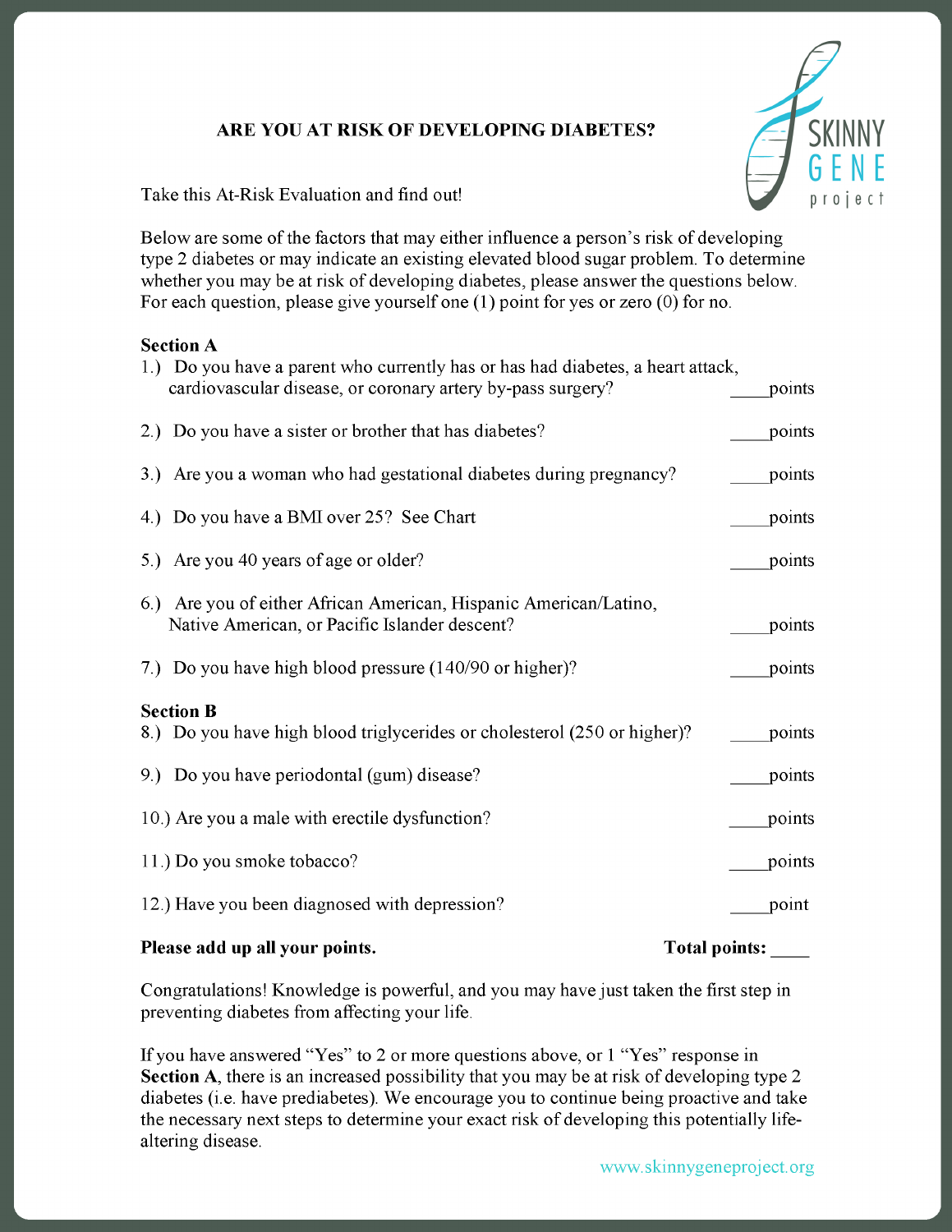If your totaled "Yes" responses equal 0, or 1 "Yes" response from Section B, you may have a lower risk of developing diabetes within the next few years. If you are still concerned about your level of risk, we encourage you to take the appropriate blood test to determine your exact likelihood of having or developing diabetes.



For most of us, if we don't do anything about it, getting diabetes isn't as much of an IF as it is a WHEN. Educating yourself, and others, about the many factors that influence a person's chance of developing type 2 diabetes is the best defense we have against this silent killer. Raise your voices! Shares this information with friends and family. You may even save someone's life.

Disclaimer: This questionnaire neither diagnoses diabetes or prediabetes, nor does a total score of 0 points mean that you are not at risk of developing, or currently have, diabetes. This form provides some of the factors that have been proven to either lead to or indicate glucose-related complications.